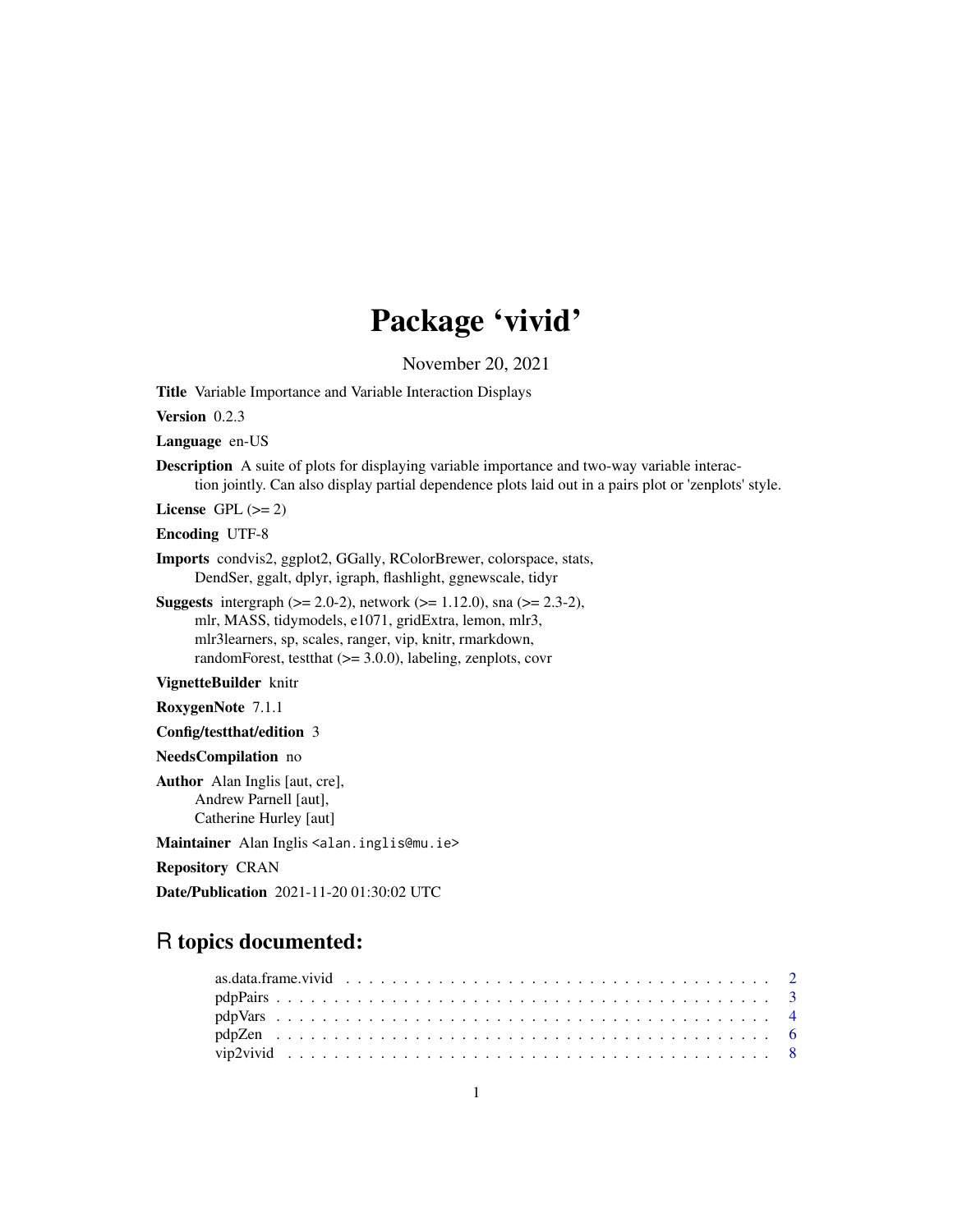<span id="page-1-0"></span>

| Index |  |  |  |  |  |  |  |  |  |  |  |  |  |  |  |  |  |  |  |
|-------|--|--|--|--|--|--|--|--|--|--|--|--|--|--|--|--|--|--|--|
|       |  |  |  |  |  |  |  |  |  |  |  |  |  |  |  |  |  |  |  |
|       |  |  |  |  |  |  |  |  |  |  |  |  |  |  |  |  |  |  |  |
|       |  |  |  |  |  |  |  |  |  |  |  |  |  |  |  |  |  |  |  |
|       |  |  |  |  |  |  |  |  |  |  |  |  |  |  |  |  |  |  |  |
|       |  |  |  |  |  |  |  |  |  |  |  |  |  |  |  |  |  |  |  |
|       |  |  |  |  |  |  |  |  |  |  |  |  |  |  |  |  |  |  |  |

as.data.frame.vivid *as.data.frame.vivid*

#### Description

Takes a matrix of class vivid and turn it into a data frame containing variable names, Vimp and Vint values, and the row and column index from the original matrix.

#### Usage

```
## S3 method for class 'vivid'
as.data.frame(x, row.names = NULL, optional = FALSE, ...)
```
#### Arguments

| $\mathsf{x}$ | A matrix of class 'vivid' to be converted to a data frame.                                                                                                                                                                                                                                                                                                                 |
|--------------|----------------------------------------------------------------------------------------------------------------------------------------------------------------------------------------------------------------------------------------------------------------------------------------------------------------------------------------------------------------------------|
| row.names    | NULL or a character vector giving the row names for the data frame. Missing<br>values are not allowed.                                                                                                                                                                                                                                                                     |
| optional     | Logical. If TRUE, setting row names and converting column names (to syn-<br>tactic names: see make.names) is optional. Note that all of R's base package<br>as.data.frame() methods use optional only for column names treatment, basi-<br>cally with the meaning of data.frame( $*$ , check.names = !optional). See also the<br>make names argument of the matrix method. |
| $\ddotsc$    | Additional arguments to be passed to or from methods.                                                                                                                                                                                                                                                                                                                      |

#### Value

A data frame of Vimp and Vint values and their index from the vivid matrix.

```
library(ranger)
aq <- na.omit(airquality)
aq <- aq[1:20,]# for speed
rF \leq r \text{anger}(\text{Ozone } \sim ., \text{ data = aq, importance = "permutation")}myMat <- vivi(fit = rF, data = aq, response = "Ozone")
myDf <- as.data.frame(myMat)
myDf
```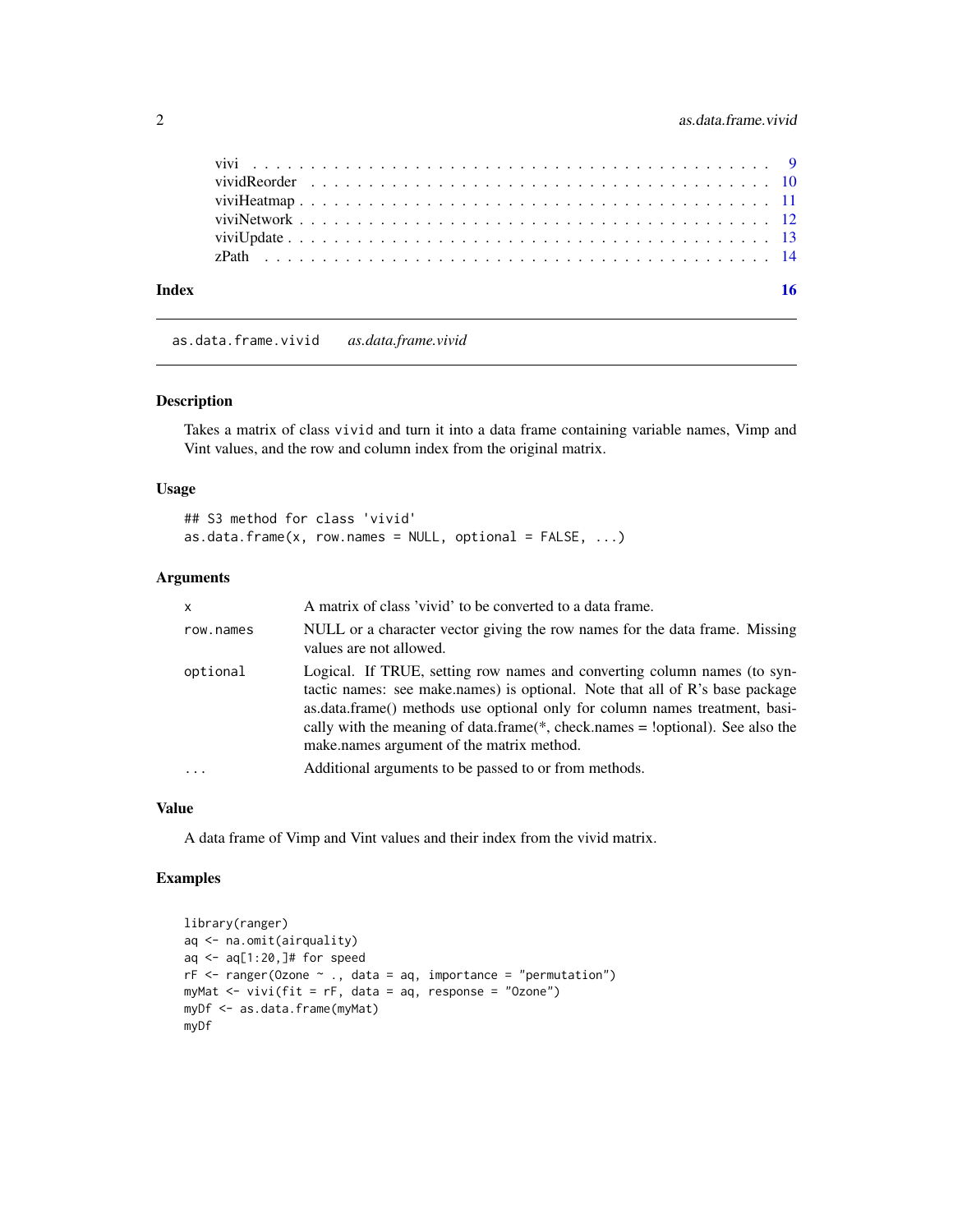<span id="page-2-0"></span>pdpPairs *pdpPairs*

#### Description

Creates a pairs plot showing bivariate pdp on upper diagonal, ice/univariate pdp on the diagonal and data on the lower diagonal

#### Usage

```
pdpPairs(
  data,
  fit,
 response,
 vars = NULL,
 pal = rev(RColorBrewer::brewer.pal(11, "RdYlBu")),
  fitlims = "pdp",
  gridSize = 10,
 nmax = 500,class = 1,
 nIce = 30,
  colorVar = NULL,
  comboImage = FALSE,
  predictFun = NULL,
  convexHull = FALSE,
 probability = FALSE
\mathcal{L}
```
#### Arguments

| data     | Data frame used for fit.                                                                                                                                                                                                                                                                           |
|----------|----------------------------------------------------------------------------------------------------------------------------------------------------------------------------------------------------------------------------------------------------------------------------------------------------|
| fit      | A supervised machine learning model, which understands condvis2::CVpredict                                                                                                                                                                                                                         |
| response | The name of the response for the fit.                                                                                                                                                                                                                                                              |
| vars     | The variables to plot (and their order), defaults to all variables other than re-<br>sponse.                                                                                                                                                                                                       |
| pal      | A vector of colors to show predictions, for use with scale_fill_gradientn                                                                                                                                                                                                                          |
| fitlims  | Specifies the fit range for the color map. Options are a numeric vector of length<br>2, "pdp" (default), in which cases limits are calculated from the pdp, or "all",<br>when limits are calculated from the observations and pdp. Predictions outside<br>fitlims are squished on the color scale. |
| gridSize | The size of the grid for evaluating the predictions.                                                                                                                                                                                                                                               |
| nmax     | Uses sample of nmax data rows for the pdp. Default is 500. Use all rows if<br>NULL.                                                                                                                                                                                                                |
| class    | Category for classification, a factor level, or a number indicating which factor<br>level.                                                                                                                                                                                                         |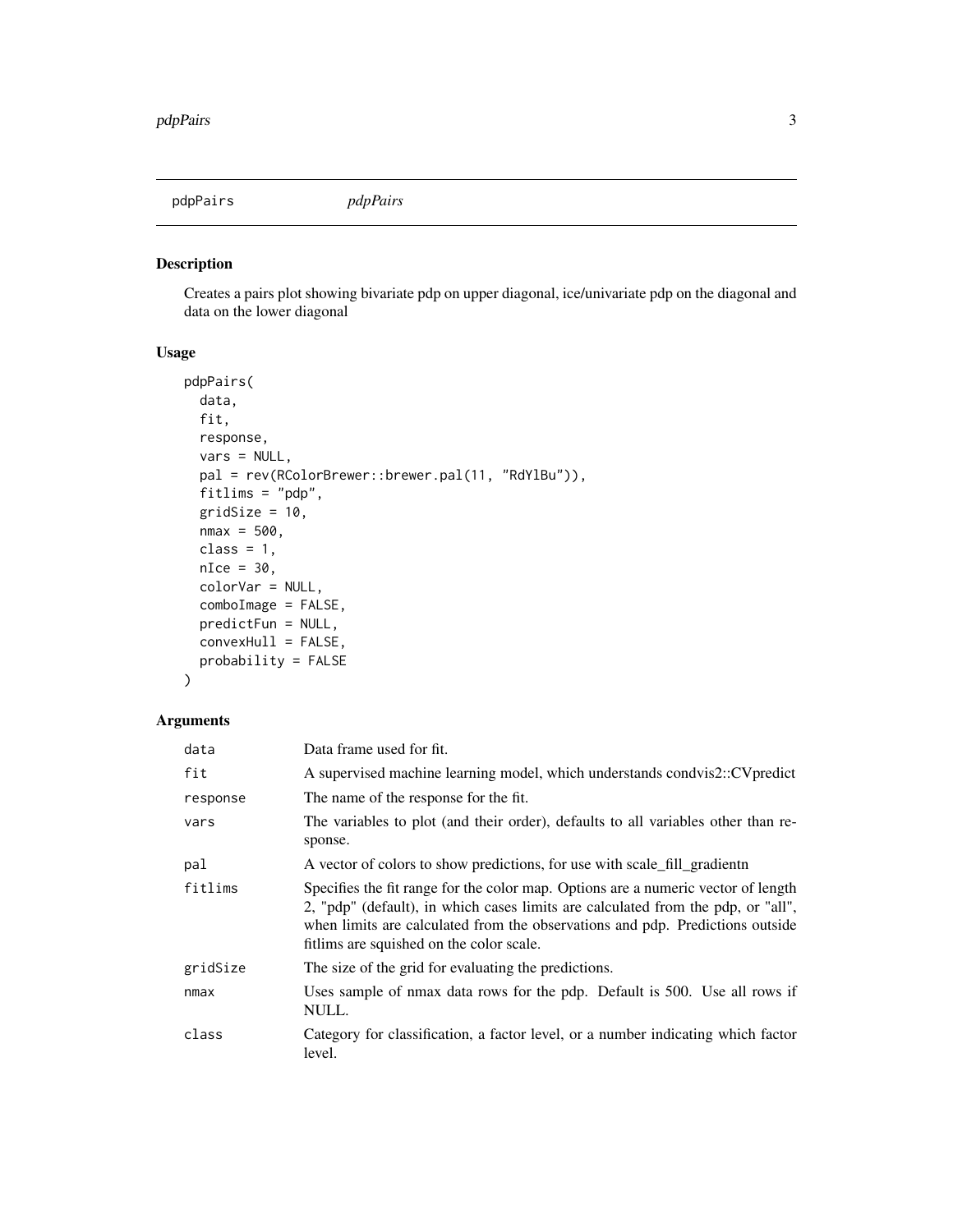<span id="page-3-0"></span>

| nIce        | Number of ice curves to be plotted, defaults to 30.                                                                                                                                |
|-------------|------------------------------------------------------------------------------------------------------------------------------------------------------------------------------------|
| colorVar    | Which variable to colour the predictions by.                                                                                                                                       |
| comboImage  | If TRUE draws pdp for mixed variable plots as an image, otherwise an interac-<br>tion plot.                                                                                        |
| predictFun  | Function of (fit, data) to extract numeric predictions from fit. Uses condvis2::CV predict<br>by default, which works for many fit classes.                                        |
| convexHull  | If TRUE, then the convex hull is computed and any points outside the convex<br>hull are removed.                                                                                   |
| probability | if TRUE, then returns the partial dependence for classification on the probability<br>scale. If FALSE (default), then the partial dependence is returned on a near logit<br>scale. |

#### Value

A pairs plot

#### Examples

```
# Load in the data:
aq <- na.omit(airquality)
f \leftarrow \text{lm}(\text{Ozone }\sim ., \text{ data = aq})pdpPairs(aq, f, "Ozone")
# Run a ranger model:
library(ranger)
library(MASS)
Boston1 <- Boston[, c(4:6, 8, 13:14)]
Boston1$chas <- factor(Boston1$chas)
fit <- ranger(medv~., data = Boston1, importance = "permutation")
pdpPairs(Boston1[1:30, ], fit, "medv")
pdpPairs(Boston1[1:30, ], fit, "medv", comboImage = TRUE)
viv <- vivi(Boston1, fit, "medv")
# show top variables only
pdpPairs(Boston1[1:30, ], fit, "medv", comboImage = TRUE, vars = rownames(viv)[1:4])
```

```
library(ranger)
rf <- ranger(Species ~ ., data = iris, probability = TRUE)
pdpPairs(iris, rf, "Species") # prediction probs for first class, setosa
pdpPairs(iris, rf, "Species", class = "versicolor") # prediction probs versicolor
```

```
pdpVars pdpVars
```
#### Description

Displays the individual conditional expectation (ICE) curves and aggregated partial dependence for each variable in a grid.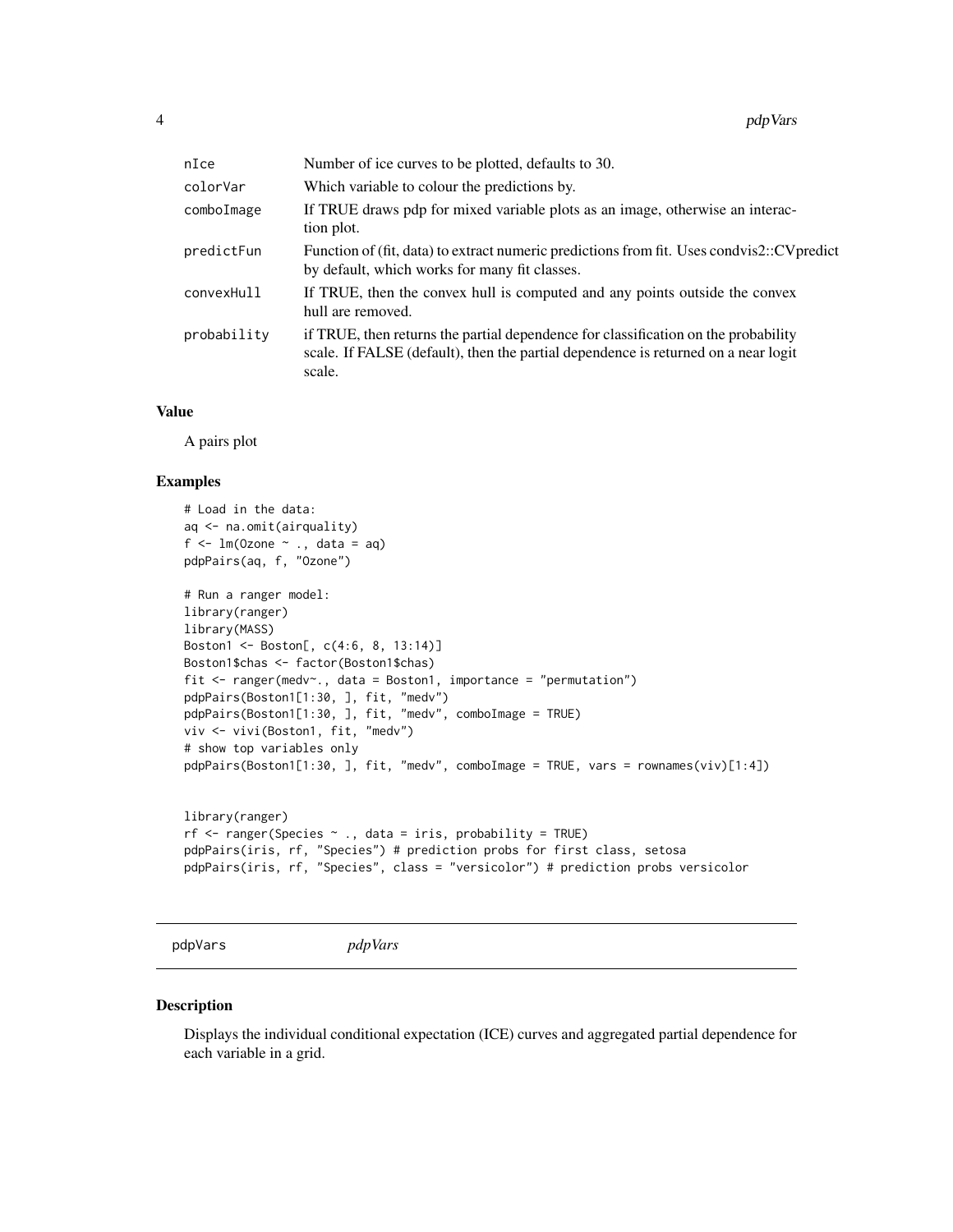#### pdpVars 5

#### Usage

```
pdpVars(
 data,
 fit,
 response,
 vars = NULL,
 pal = rev(RColorBrewer::brewer.pal(11, "RdYlBu")),
 gridSize = 10,
 nmax = 500,class = 1,
 nIce = 30,
 predictFun = NULL,
 limits = NULL,
 colorVar = NULL,
 draw = TRUE,probability = FALSE
)
```
#### Arguments

| data        | Data frame used for fit.                                                                                                                                                           |
|-------------|------------------------------------------------------------------------------------------------------------------------------------------------------------------------------------|
| fit         | A supervised machine learning model, which understands condvis2::CVpredict                                                                                                         |
| response    | The name of the response for the fit.                                                                                                                                              |
| vars        | The variables to plot (and their order), defaults to all variables other than re-<br>sponse.                                                                                       |
| pal         | A vector of colors to show predictions, for use with scale_fill_gradientn                                                                                                          |
| gridSize    | The size of the grid for evaluating the predictions.                                                                                                                               |
| nmax        | Uses sample of nmax data rows for the pdp. Default is 500. Use all rows if<br>NULL.                                                                                                |
| class       | Category for classification, a factor level, or a number indicating which factor<br>level.                                                                                         |
| nIce        | Number of ice curves to be plotted, defaults to 30.                                                                                                                                |
| predictFun  | Function of (fit, data) to extract numeric predictions from fit. Uses condvis2::CVpredict<br>by default, which works for many fit classes.                                         |
| limits      | A vector determining the limits of the predicted values.                                                                                                                           |
| colorVar    | Which variable to colour the predictions by.                                                                                                                                       |
| draw        | If FALSE, then the plot will not be drawn. Default is TRUE.                                                                                                                        |
| probability | if TRUE, then returns the partial dependence for classification on the probability<br>scale. If FALSE (default), then the partial dependence is returned on a near logit<br>scale. |

#### Value

A grid displaying ICE curves and univariate partial dependence.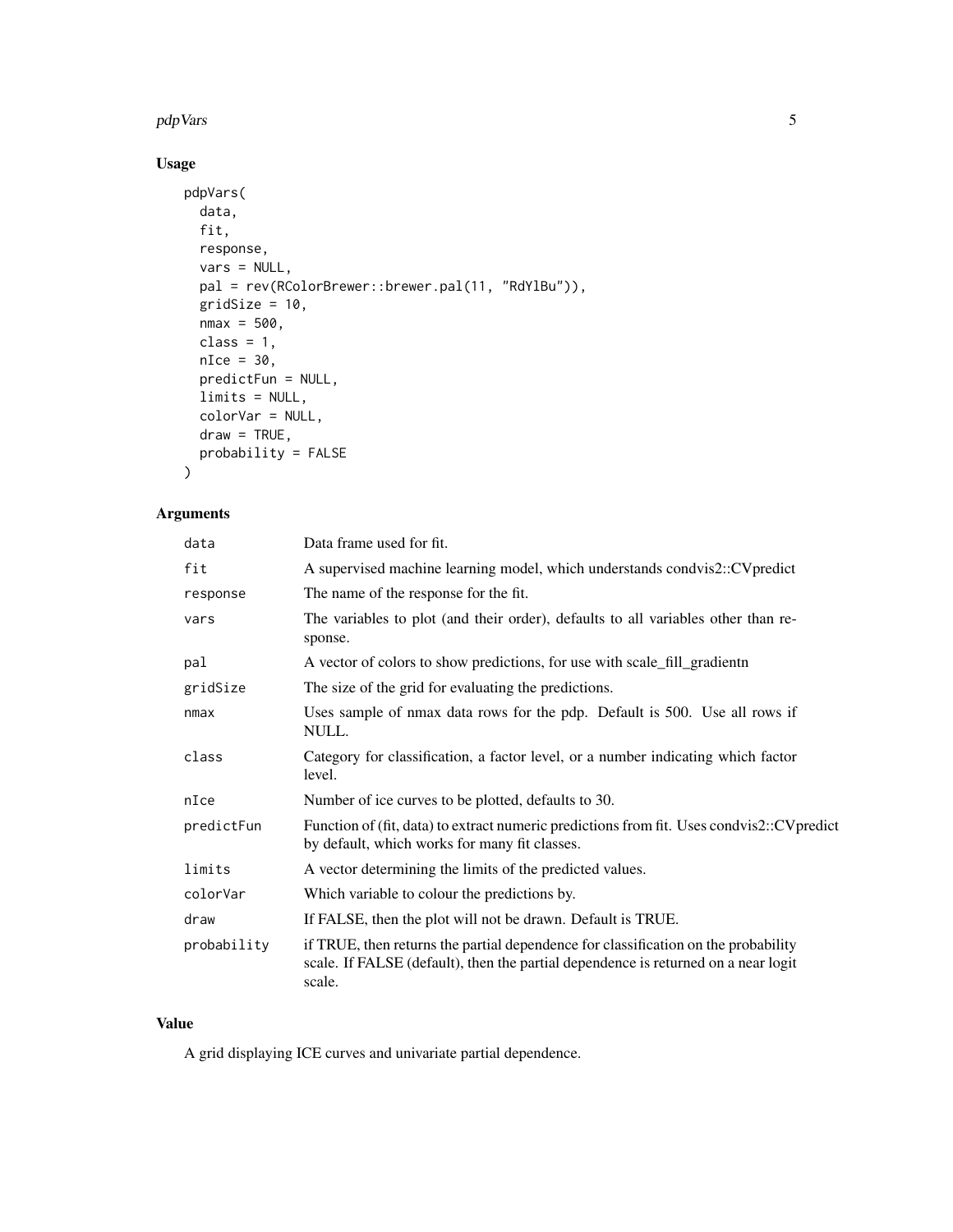#### Examples

```
# Load in the data:
aq <- na.omit(airquality)
fit \leq lm(Ozone \sim ., data = aq)
pdpVars(aq, fit, "Ozone")
# Classification
library(ranger)
rfClassif <- ranger(Species ~ ., data = iris, probability = TRUE)
pdpVars(iris, rfClassif, "Species", class = 3)
pp <- pdpVars(iris, rfClassif, "Species", class = 2, draw = FALSE)
pp[[1]]
pdpVars(iris, rfClassif, "Species", class = 2, colorVar = "Species")
```
pdpZen *Create a zenplot displaying partial dependence values.*

#### Description

Constructs a zigzag expanded navigation plot (zenplot) displaying partial dependence values.

#### Usage

```
pdpZen(
  data,
  fit,
  response,
  zpath = NULL,
  pal = rev(RColorBrewer::brewer.pal(11, "RdYlBu")),
  fitlims = "pdp",gridSize = 10,
  nmax = 500,
  class = 1,
  comboImage = FALSE,
  rug = TRUE,predictFun = NULL,
  convexHull = FALSE,
 probability = FALSE,
  ...
)
```
<span id="page-5-0"></span>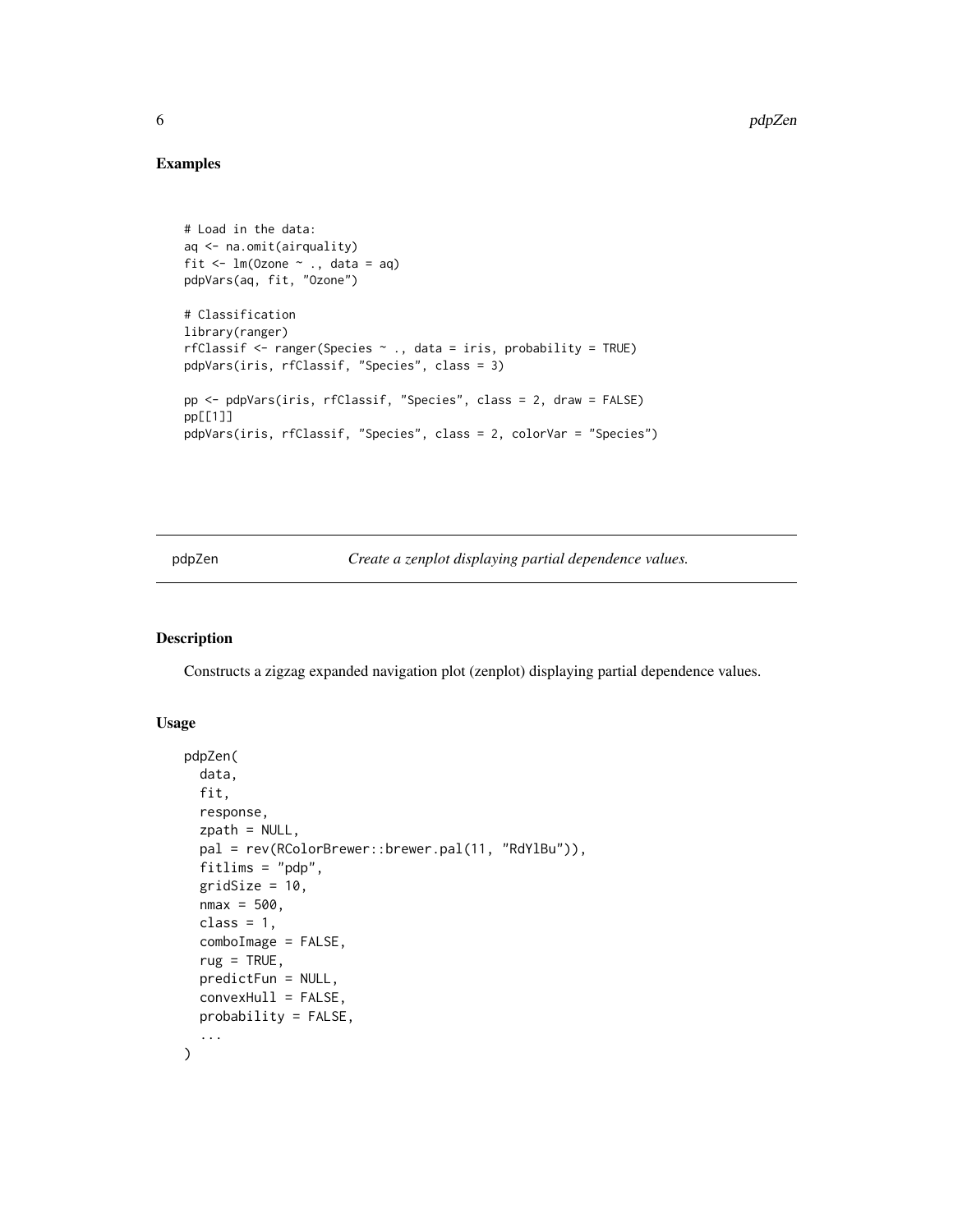#### pdpZen 7

#### Arguments

| data        | Data frame used for fit                                                                                                                                                                                                                                                                           |
|-------------|---------------------------------------------------------------------------------------------------------------------------------------------------------------------------------------------------------------------------------------------------------------------------------------------------|
| fit         | A supervised machine learning model, which understands condvis2::CVpredict                                                                                                                                                                                                                        |
| response    | The name of the response for the fit                                                                                                                                                                                                                                                              |
| zpath       | Plot shows consecutive pairs of these variables. Defaults to all variables other<br>than response. Recommend constructing zpath witn calcZpath.                                                                                                                                                   |
| pal         | A vector of colors to show predictions, for use with scale_fill_gradientn                                                                                                                                                                                                                         |
| fitlims     | Specifies the fit range for the color map. Options are a numeric vector of length<br>2, "pdp" (default), in which cases limits are calculated from the pdp, or "all",<br>when limits are calculated from the observations and pdp predictions outside<br>fitlims are squished on the color scale. |
| gridSize    | The size of the grid for evaluating the predictions.                                                                                                                                                                                                                                              |
| nmax        | Uses sample of nmax data rows for the pdp. Default is 500. Use all rows if<br>NULL.                                                                                                                                                                                                               |
| class       | Category for classification, a factor level, or a number indicating which factor<br>level.                                                                                                                                                                                                        |
| comboImage  | If TRUE draws pdp for mixed variable plots as an image, otherwise an interac-<br>tion plot.                                                                                                                                                                                                       |
| rug         | If TRUE adds rugs for the data to the pdp plots                                                                                                                                                                                                                                                   |
| predictFun  | Function of (fit, data) to extract numeric predictions from fit. Uses condvis2::CVpredict<br>by default, which works for many fit classes.                                                                                                                                                        |
| convexHull  | If TRUE, then the convex hull is computed and any points outside the convex<br>hull are removed.                                                                                                                                                                                                  |
| probability | if TRUE, then returns the partial dependence for classification on the probability<br>scale. If FALSE (default), then the partial dependence is returned on a near logit<br>scale.                                                                                                                |
| $\cdots$    | passed on to zenplot                                                                                                                                                                                                                                                                              |
|             |                                                                                                                                                                                                                                                                                                   |

#### Value

A zenplot of partial dependence values.

```
## Not run:
# To use this function, install zenplots and graph from Bioconductor.
if (!requireNamespace("graph", quietly = TRUE)) {
  install.packages("BiocManager")
  BiocManager::install("graph")
}
install.packages("zenplots")
library(MASS)
library(ranger)
Boston1 <- Boston
```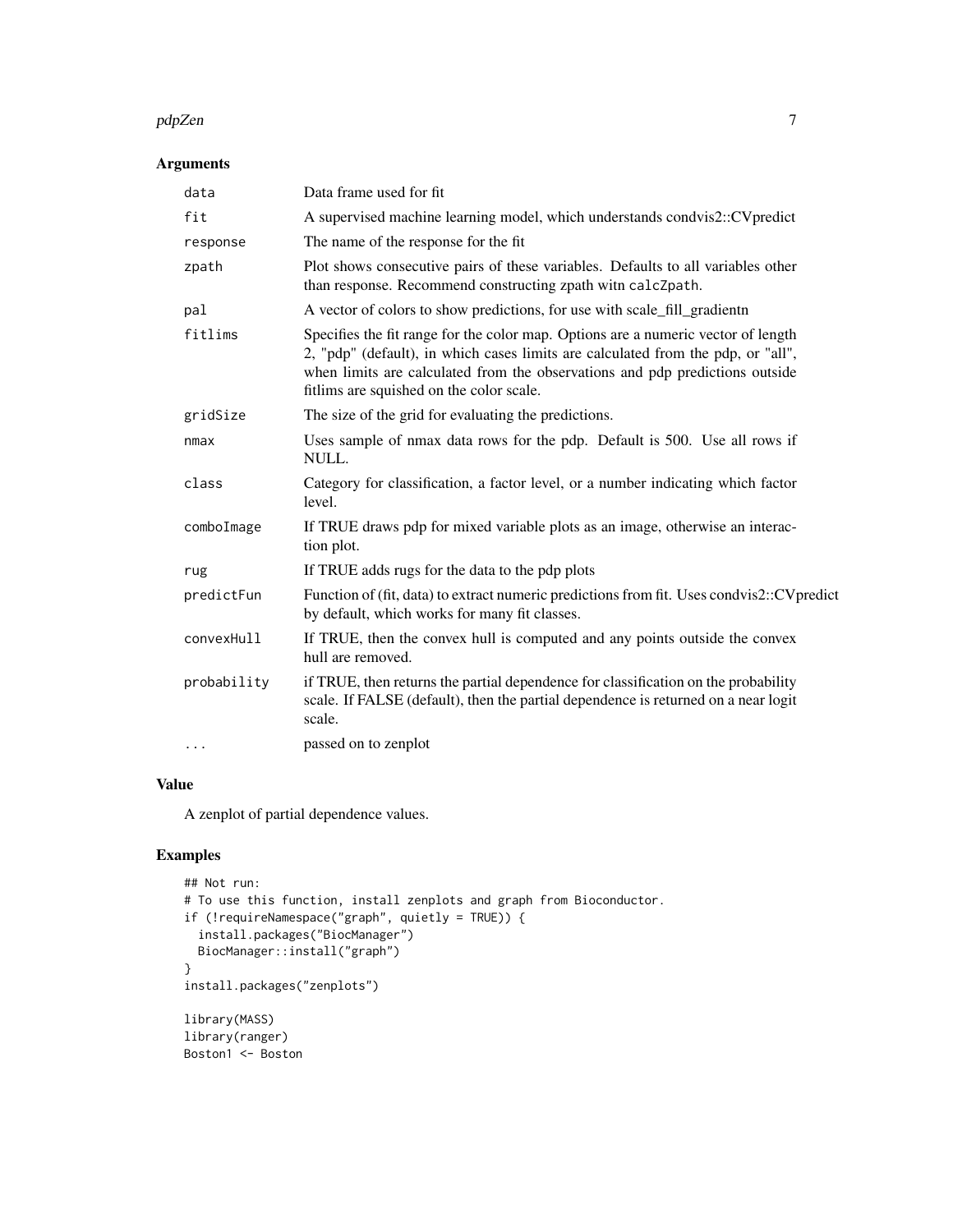```
Boston1$chas <- factor(Boston1$chas)
rf \leq ranger(medv \sim ., data = Boston1)
pdpZen(Boston1[1:30, ], rf, response = "medv", zpath = names(Boston1)[1:4], comboImage = T)
# Find the top variables in rf
set.seed(123)
viv <- vivi(Boston1, rf, "medv", nmax = 30) # use 30 rows, for speed
pdpZen(Boston1, rf, response = "medv", zpath = rownames(viv)[1:4], comboImage = T)
zpath <- zPath(viv, cutoff = .2) # find plots whose interaction score exceeds .2
pdpZen(Boston1, rf, response = "medv", zpath = zpath, comboImage = T)
## End(Not run)
```
vip2vivid *vip2vivid*

#### **Description**

@description Takes measured importance and interactions from the vip package and turns them into a matrix which can be used for plotting. Accepts any of the variable importance methods supplied by vip.

#### Usage

vip2vivid(importance, interaction, reorder = TRUE)

#### Arguments

| importance  | Measured importance from the vip package using vi function.                                         |
|-------------|-----------------------------------------------------------------------------------------------------|
| interaction | Measured interaction from the vip package using vint function.                                      |
| reorder     | If TRUE (default) uses DendSer to reorder the matrix of interactions and vari-<br>able importances. |

#### Value

A matrix of interaction values, with importance on the diagonal.

```
## Not run:
library(ranger)
library(vip)
aq <- na.omit(airquality) # get data
nameAq <- names(aq[-1]) # get feature names
rF <- ranger(Ozone ~ ., data = aq, importance = "permutation") # create ranger random forest fit
vImp <- vi(rF) # vip importance
vInt <- vint(rF, feature_names = nameAq) # vip interaction
vip2vivid(vImp, vInt)
```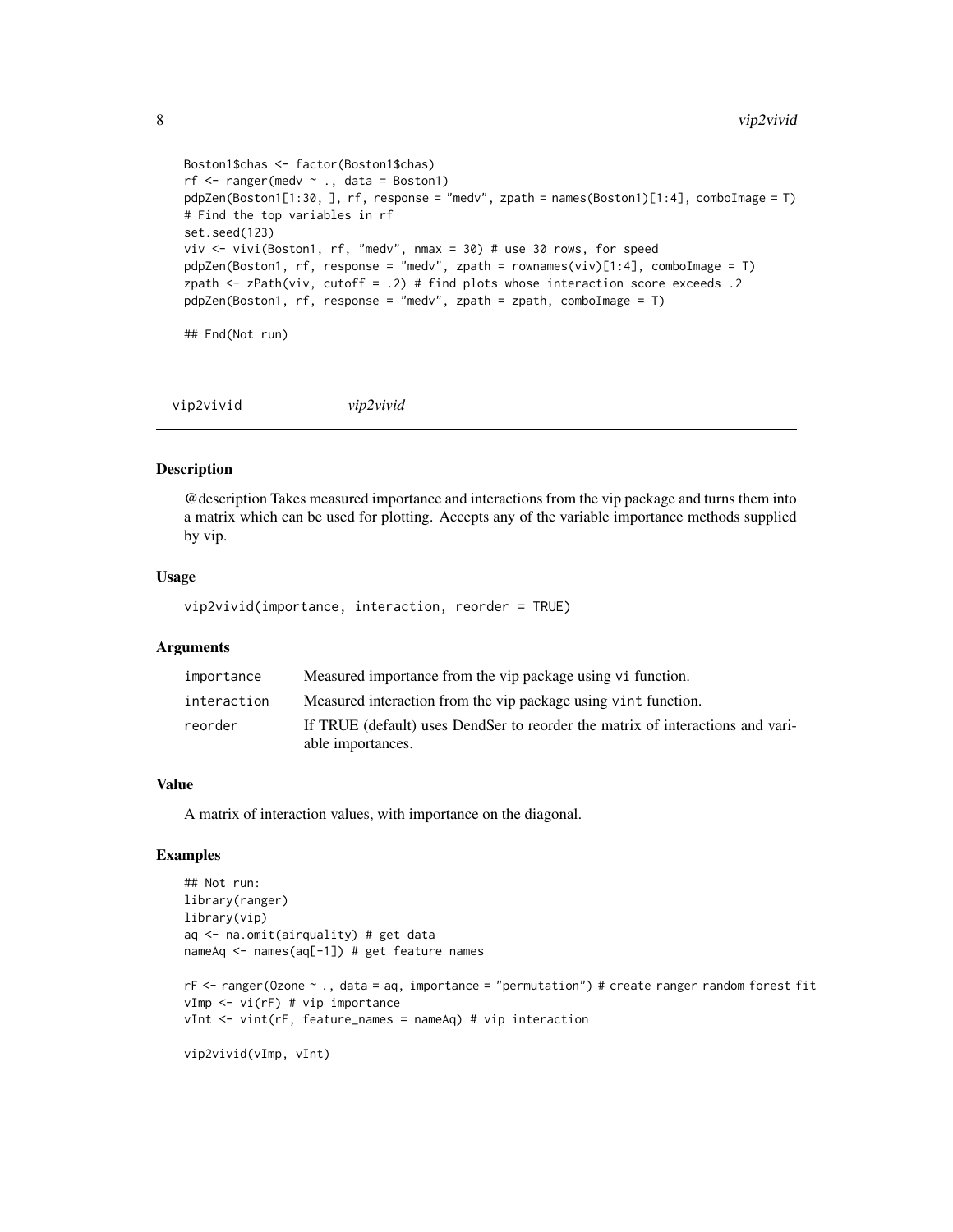<span id="page-8-0"></span>

#### Description

Creates a matrix displaying variable importance on the diagonal and variable interaction on the off-diagonal.

#### Usage

```
vivi(
  data,
  fit,
  response,
  gridSize = 50,
  importanceType = NULL,
  nmax = 500,reorder = TRUE,
  class = 1,
  predictFun = NULL,
  normalized = FALSE
\mathcal{L}
```
#### Arguments

| data           | Data frame used for fit.                                                                                                                                                               |
|----------------|----------------------------------------------------------------------------------------------------------------------------------------------------------------------------------------|
| fit            | A supervised machine learning model, which understands condvis2::CVpredict                                                                                                             |
| response       | The name of the response for the fit.                                                                                                                                                  |
| gridSize       | The size of the grid for evaluating the predictions.                                                                                                                                   |
| importanceType | One of either "%IncMSE" or "IncNodePurity" for use with randomForest. Or<br>set to equal "agnostic" to override embedded importance measures and return<br>agnostic importance values. |
| nmax           | Maximum number of data rows to consider. Default is 500. Use all rows if<br>NULL.                                                                                                      |
| reorder        | If TRUE (default) uses DendSer to reorder the matrix of interactions and vari-<br>able importances.                                                                                    |
| class          | Category for classification, a factor level, or a number indicating which factor<br>level.                                                                                             |
| predictFun     | Function of (fit, data) to extract numeric predictions from fit. Uses condvis2::CVpredict<br>by default, which works for many fit classes.                                             |
| normalized     | Should Friedman's H-statistic be normalized or not. Default is FALSE.                                                                                                                  |
|                |                                                                                                                                                                                        |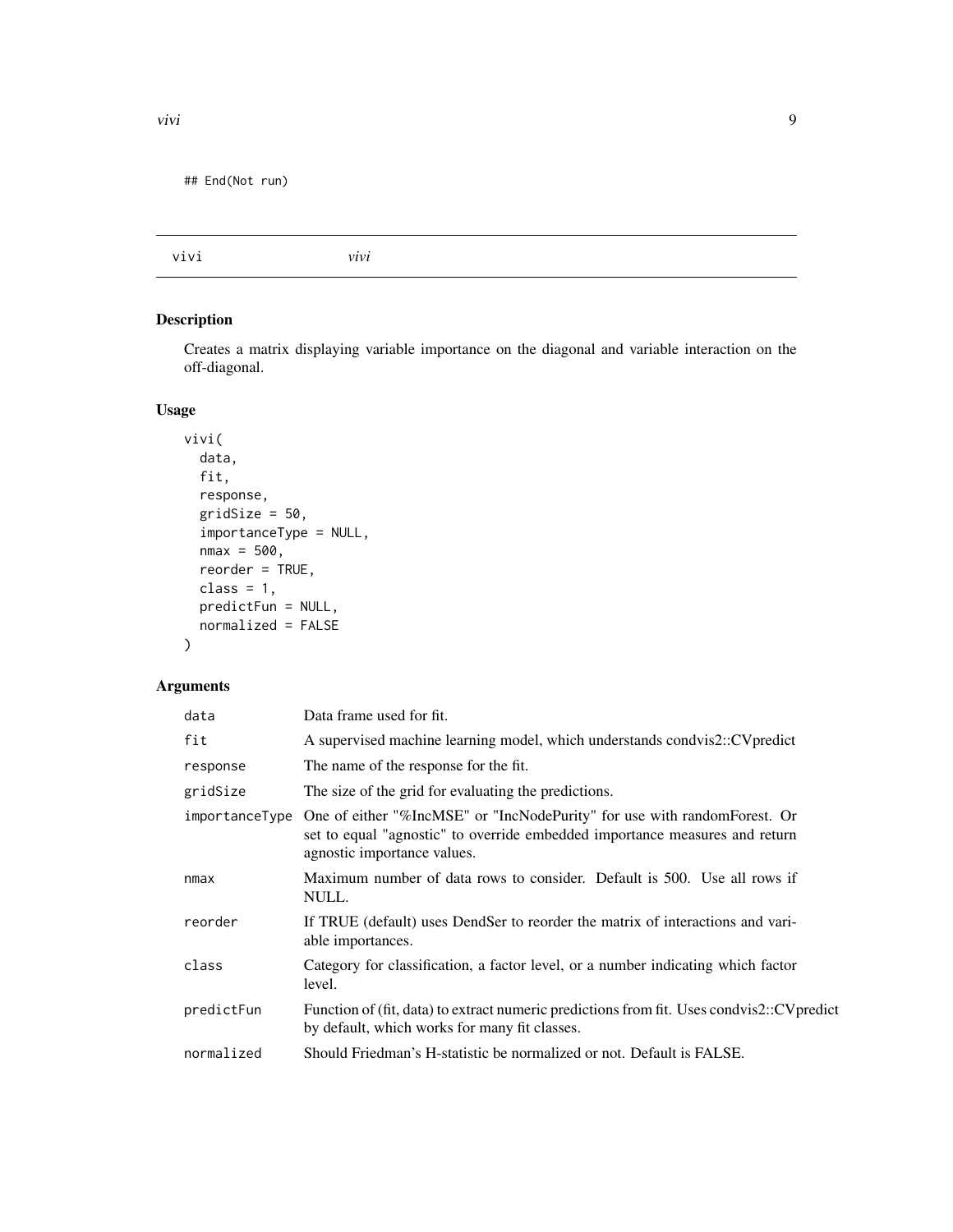#### Value

A matrix of interaction values, with importance on the diagonal.

#### Examples

```
aq <- na.omit(airquality)
f \leftarrow \text{lm}(\text{Ozone } \sim ., \text{ data = aq})m <- vivi(fit = f, data = aq, response = "Ozone") # as expected all interactions are zero
viviHeatmap(m)
library(ranger)
```

```
rf \le - ranger(Species \sim ., data = iris, importance = "impurity", probability = TRUE)
vivi(fit = rf, data = iris, response = "Species")
```
vividReorder *vividReorder*

#### Description

Reorders a square matrix so that values of high importance and interaction strength are pushed to the top left of the matrix.

#### Usage

vividReorder(d)

#### Arguments

d A matrix such as that returned by vivi

#### Value

A reordered version of d.

```
f \leftarrow \text{lm(Sepal.Length } \sim ., data = iris[, -5])
m \le - vivi(fit = f, data = iris[, -5], response = "Sepal.Length")
corimp <- abs(cor(iris[, -5])[1, -1])
viviUpdate(m, corimp) # use correlation as importance and reorder
```
<span id="page-9-0"></span>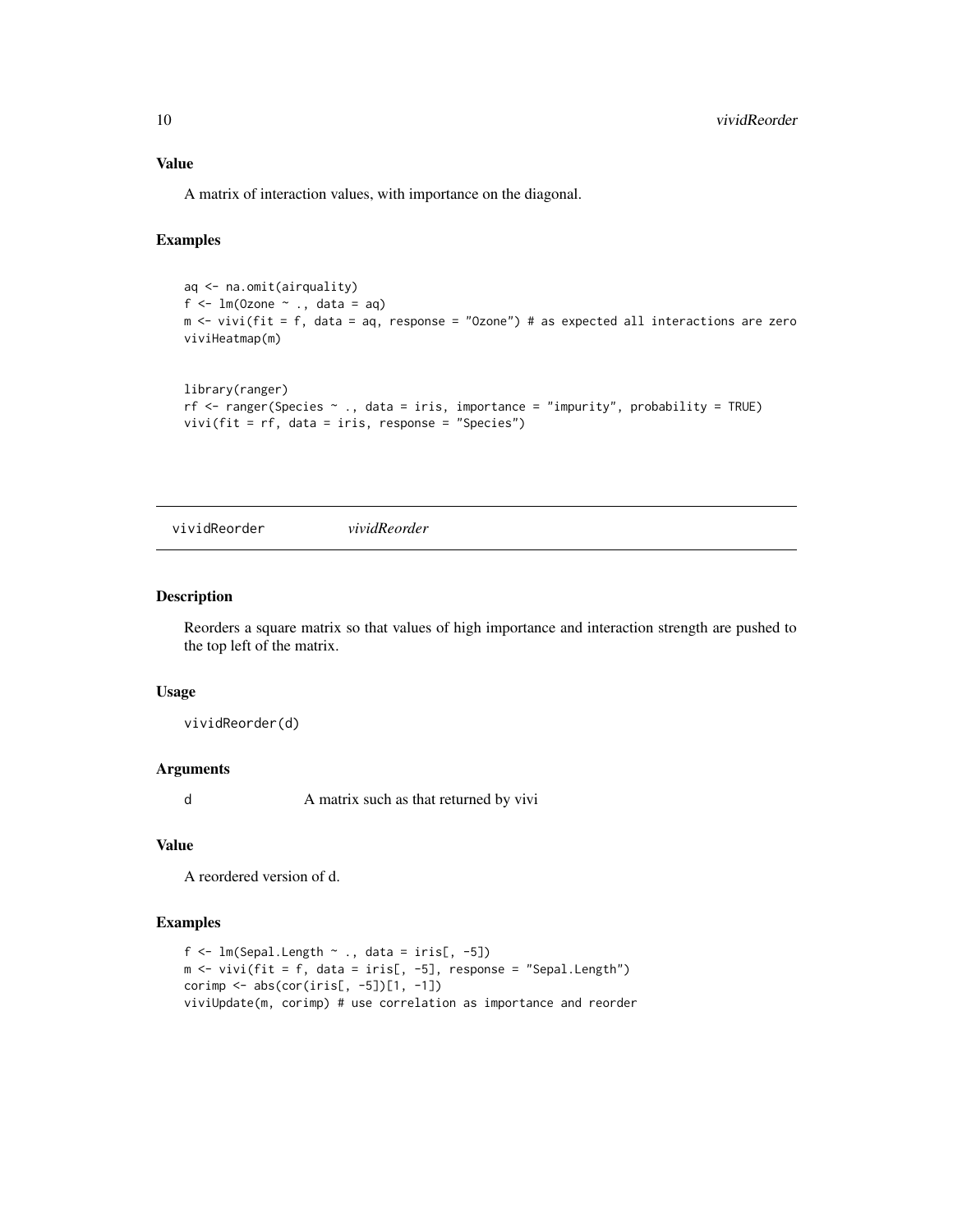<span id="page-10-0"></span>viviHeatmap *viviHeatmap*

#### Description

Plots a Heatmap showing variable importance on the diagonal and variable interaction on the offdiagonal.

#### Usage

```
viviHeatmap(
  mat,
  intPal = rev(colorspace::sequential_hcl(palette = "Purples 3", n = 100)),
  impPal = rev(colorspace::sequential_hcl(palette = "Greens 3", n = 100)),
  intLims = NULL,
  impLims = NULL,
 border = FALSE,
  angle = \theta)
```
#### Arguments

| mat     | A matrix, such as that returned by vivi, of values to be plotted.            |
|---------|------------------------------------------------------------------------------|
| intPal  | A vector of colours to show interactions, for use with scale fill gradientn. |
| impPal  | A vector of colours to show importance, for use with scale_fill_gradientn.   |
| intLims | Specifies the fit range for the color map for interaction strength.          |
| impLims | Specifies the fit range for the color map for importance.                    |
| border  | Logical. If TRUE then draw a black border around the diagonal elements.      |
| angle   | The angle to rotate the x-axis labels. Defaults to zero.                     |

#### Value

A heatmap plot showing variable importance on the diagonal and variable interaction on the offdiagonal.

```
library(ranger)
aq <- na.omit(airquality)
rF \leq -r anger(Ozone \sim ., data = aq, importance = "permutation")
myMat <- vivi(fit = rF, data = aq, response = "Ozone")
viviHeatmap(myMat)
```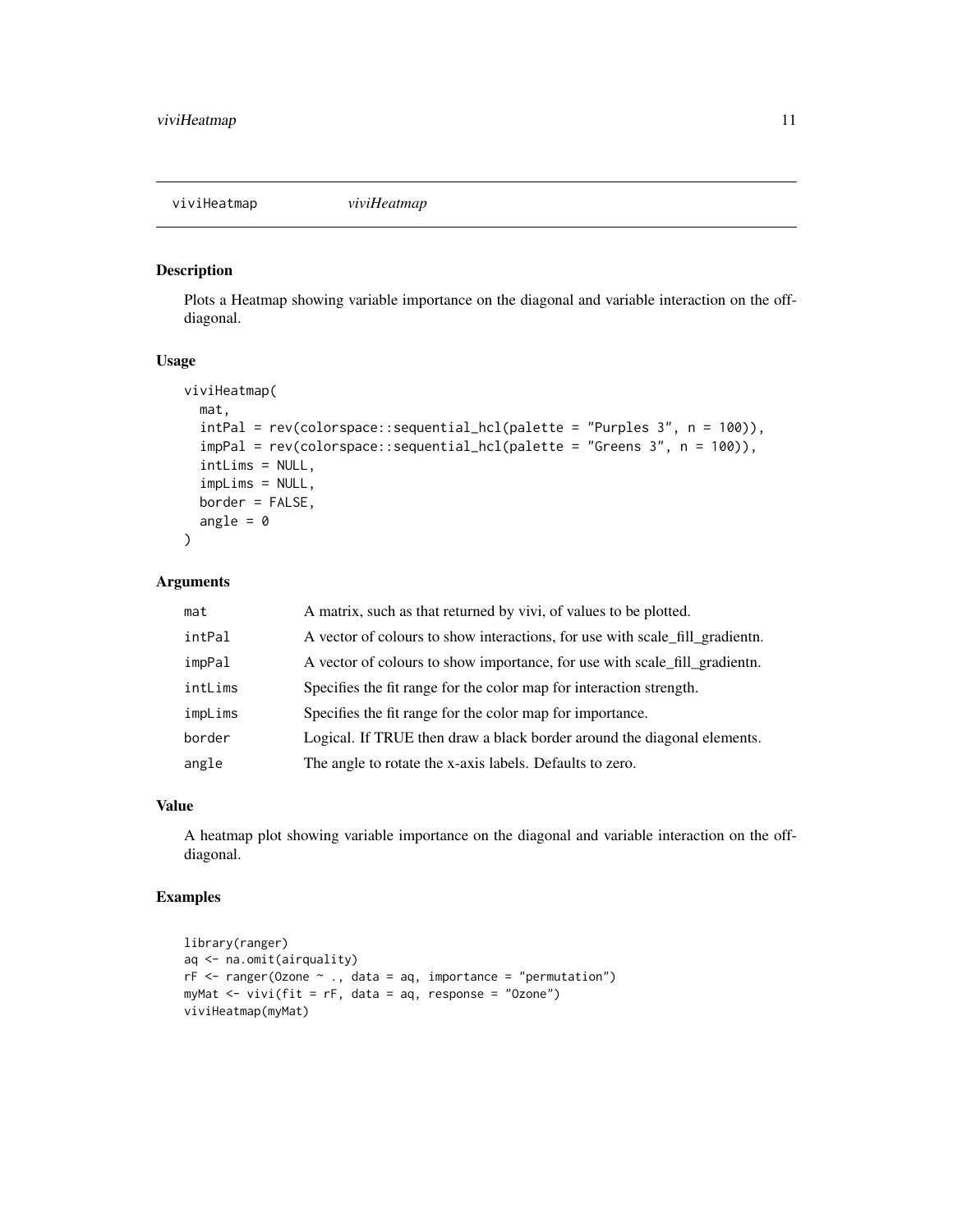<span id="page-11-0"></span>viviNetwork *viviNetwork*

#### Description

Create a Network plot displaying variable importance and variable interaction.

#### Usage

```
viviNetwork(
 mat,
  intThreshold = NULL,
  intLims = NULL,
  impLims = NULL,
  intPal = rev(colorspace::sequential_hcl(palette = "Purples 3", n = 100)),
  impPal = rev(colorspace::sequential_hcl(palette = "Greens 3", n = 100)),
  removeNode = FALSE,
  layout = igraph::layout_in_circle,
  cluster = NULL,
  nudge_x = 0.05,
  nudge_y = 0.03,
  edgeWidths = 1:4\mathcal{L}
```
#### Arguments

| mat          | A matrix, such as that returned by vivi, of values to be plotted.                                                      |
|--------------|------------------------------------------------------------------------------------------------------------------------|
| intThreshold | Remove edges with weight below this value if provided.                                                                 |
| intLims      | Specifies the fit range for the color map for interaction strength.                                                    |
| impLims      | Specifies the fit range for the color map for importance.                                                              |
| intPal       | A vector of colours to show interactions, for use with scale fill gradientn.                                           |
| impPal       | A vector of colours to show importance, for use with scale fill gradientn.                                             |
| removeNode   | If TRUE, then removes nodes with no connecting edges when thresholding in-<br>teraction values.                        |
| layout       | igraph layout function or a numeric matrix with two columns, one row per node.<br>Defaults to igraph::layout_as_circle |
| cluster      | Either a vector of cluster memberships for nodes or an igraph clustering func-<br>tion.                                |
| $nudge_x$    | Nudge (centered) labels by this amount, outward horizontally.                                                          |
| nudge_y      | Nudge (centered) labels by this amount, outward vertically.                                                            |
| edgeWidths   | A vector specifying the scaling of the edges for the displayed graph. Values<br>must be positive.                      |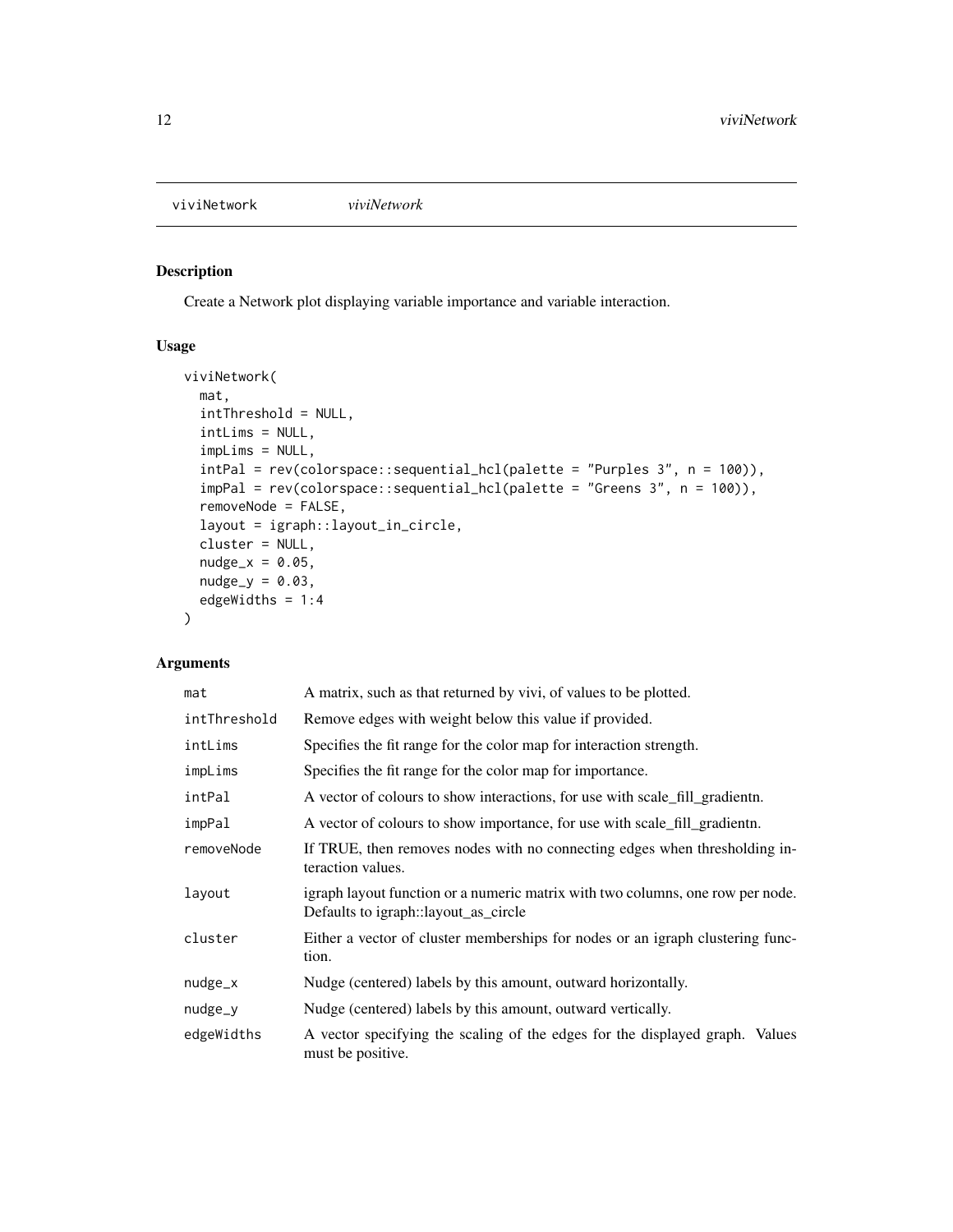#### <span id="page-12-0"></span>viviUpdate 13

#### Value

A plot displaying interaction strength between variables on the edges and variable importance on the nodes.

#### Examples

```
library(ranger)
aq <- na.omit(airquality)
rf \leftarrow ranger(Ozone \sim ., data = aq, importance = "permutation")myMat <- vivi(fit = rF, data = aq, response = "Ozone")
viviNetwork(myMat)
```
viviUpdate *viviUpdate*

#### Description

Creates a matrix displaying updated variable importance on the diagonal and variable interaction on the off-diagonal.

#### Usage

viviUpdate(mat, newImp, reorder = TRUE)

#### Arguments

| mat     | A matrix, such as that returned by vivi.                                                            |
|---------|-----------------------------------------------------------------------------------------------------|
| newImp  | A named vector of variable importances.                                                             |
| reorder | If TRUE (default) uses DendSer to reorder the matrix of interactions and vari-<br>able importances. |

#### Value

A matrix of values, of class vivid, with updated variable importances.

```
f \leftarrow \text{lm(Sepal.Length } \sim ., data = iris[, -5])
m <- vivi(iris[, -5], f, "Sepal.Length")
corimp <- abs(cor(iris[, -5])[1, -1])
viviUpdate(m, corimp) # use correlation as updated importance
```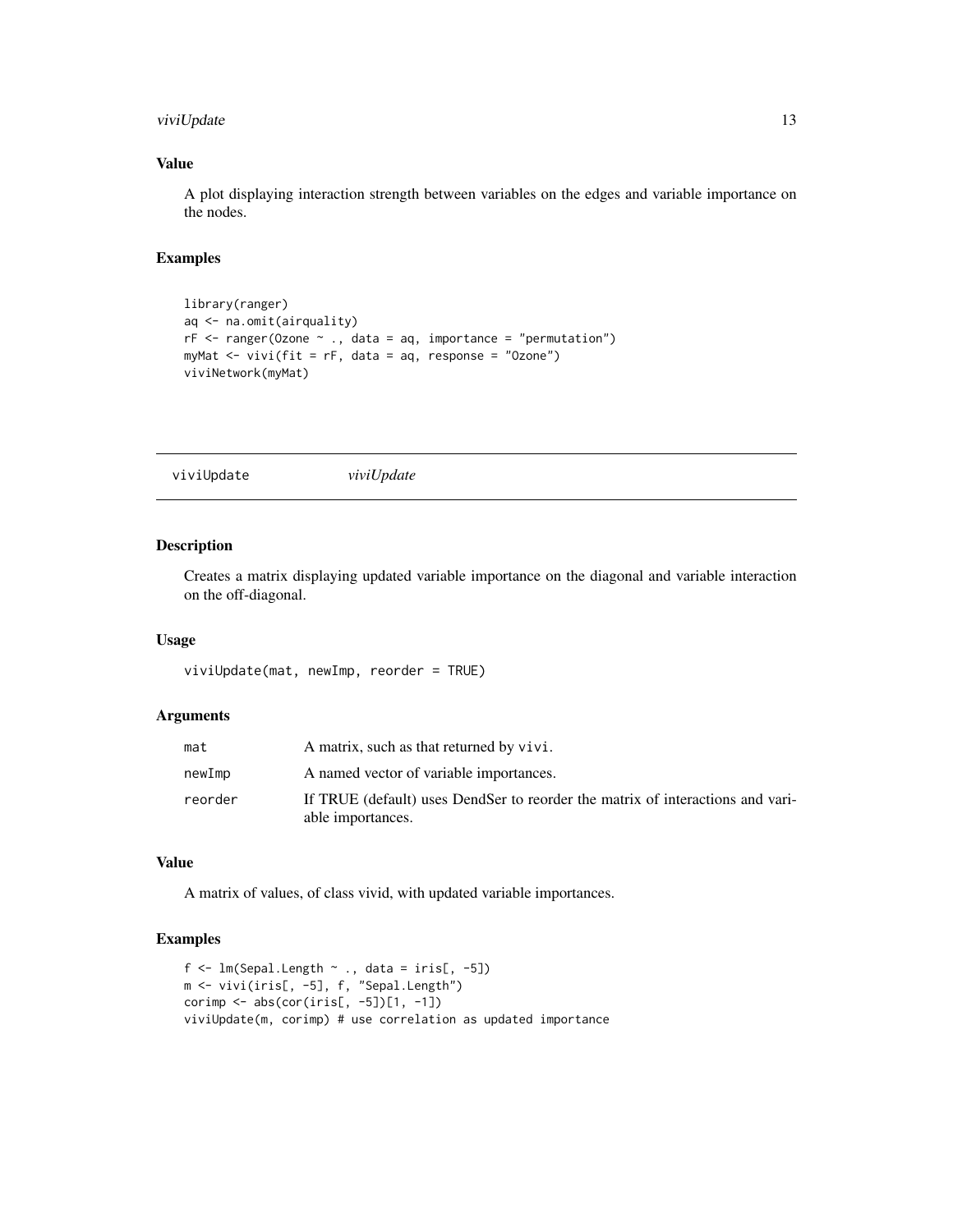<span id="page-13-0"></span>zPath *zPath*

#### Description

Constructs a zenpath for connecting and displaying pairs.

#### Usage

```
zPath(
 viv,
 cutoff = NULL,
 method = c("greedy.weighted", "strictly.weighted"),
  connect = TRUE
)
```
#### Arguments

| viv     | A matrix, created by vivi to be used to calculate the path.                                                                                                                                                                                                                                                                                                                                                                                                                           |
|---------|---------------------------------------------------------------------------------------------------------------------------------------------------------------------------------------------------------------------------------------------------------------------------------------------------------------------------------------------------------------------------------------------------------------------------------------------------------------------------------------|
| cutoff  | Do not include any variables that are below the cutoff interaction value.                                                                                                                                                                                                                                                                                                                                                                                                             |
| method  | String indicating the method to use. The available methods are: "greedy.weighted":<br>Sort all pairs according to a greedy (heuristic) Euler path with x as weights vis-<br>iting each edge precisely once. "strictly weighted": Strictly respect the order<br>of the weights - so the first, second, third, and so on, adjacent pair of numbers<br>of the output of zenpath() corresponds to the pair with largest, second-largest,<br>third-largest, and so on, weight, see zenpath |
| connect | If connect is TRUE, connect the edges from separate eulerians (strictly weighted<br>only).                                                                                                                                                                                                                                                                                                                                                                                            |

#### Details

Construct a path of indices to visit to order variables

#### Value

Returns a zpath from viv showing pairs with viv entry over the cutoff

```
## Not run:
# To use this function, install zenplots and graph from Bioconductor.
if (!requireNamespace("graph", quietly = TRUE)) {
  install.packages("BiocManager")
 BiocManager::install("graph")
}
install.packages("zenplots")
```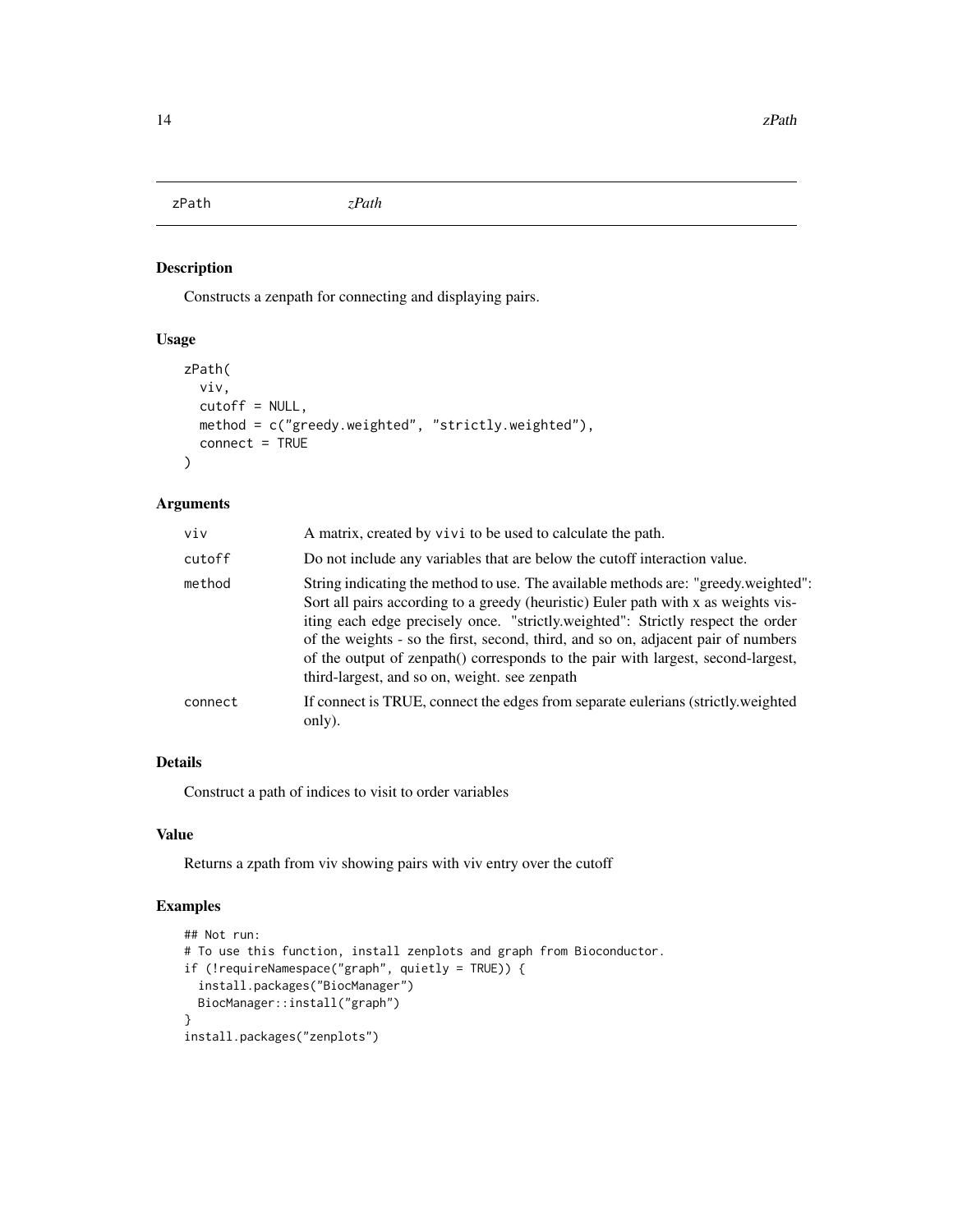#### $zPath$  15

```
aq \leq na.omit(airquality) \star 1.0
# Run an mlr3 ranger model:
library(mlr3)
library(mlr3learners)
library(ranger)
ozonet <- TaskRegr$new(id = "airQ", backend = aq, target = "Ozone")
ozonel <- lrn("regr.ranger", importance = "permutation")
ozonef <- ozonel$train(ozonet)
viv <- vivi(aq, ozonef, "Ozone")
# Calculate Zpath:
zpath <- zPath(viv, .8)
zpath
## End(Not run)
```